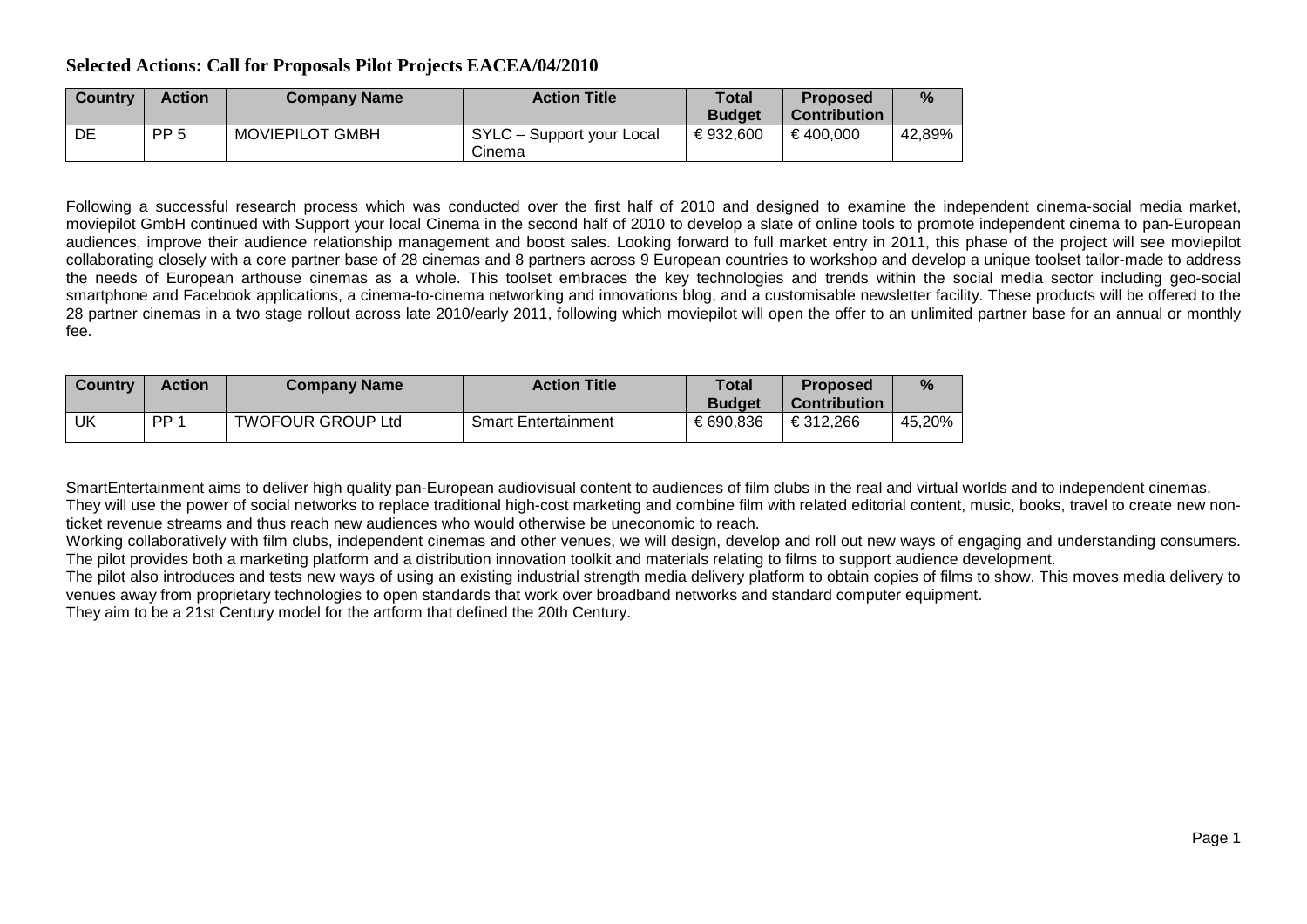| <b>Country</b> | <b>Action</b>   | <b>Company Name</b> | <b>Action Title</b> | <b>Total</b><br><b>Budget</b> | <b>Proposed</b><br>Contribution | $\frac{0}{2}$ |
|----------------|-----------------|---------------------|---------------------|-------------------------------|---------------------------------|---------------|
| DE             | PP <sub>1</sub> | MEDIAPEERS GmbH     | Seed your Rights!   | €700.000                      | €350.000                        | 50%           |

The Seed Your Rights pilot project is designed to significantly improve the cooperation between:

• Rights holders of European audiovisual content (T1)

"Get your content organized and put it at work"

- Non-linear services offering European audiovisual content (T2)
- "Extend editorial selection by simplifying your acquisition process"

In today's market reality, significant hurdles obstruct or even block a direct collaboration, and thus the availability of European content from independent producers. First and foremost content owners dread the hassle to distribute via non-linear services given the legal (rights availability and contracting), technical (material delivery) and financial (regular revenue share invoicing) tasks involved. Non linear platforms on the other hand fear that the marginal revenue with content from smaller partners do not merit the transaction cost – from contract to billing – per content supplier. Therefore the goals of the action are:

- Reducing the complexity of licensing/acquiring European audiovisual content (G1)
- Reducing transaction costs for licensing/acquiring content for non linear services (G2)
- Facilitating cross-platform and cross-border distribution (G3)

Ultimately all three goals increase the circulation of European audiovisual content across Europe and beyond. In order to achieve these goals the action Seed Your Rights will concentrate on the following three modules, which are an natural extension based on mediapeers' proven technology for less sophisticated market participants:

- Rights Management System (M1)
- Transaction Toolset (M2)
- Information Hub (M3)

| <b>Country</b> | <b>Action</b>   | <b>Company Name</b>                     | <b>Action Title</b>  | <b>Total</b>  | <b>Proposed</b>     | %      |
|----------------|-----------------|-----------------------------------------|----------------------|---------------|---------------------|--------|
|                |                 |                                         |                      | <b>Budget</b> | <b>Contribution</b> |        |
| UK             | PP <sub>5</sub> | <b>PEACEFUL FISH</b><br>PRODUCTIONS LTD | <b>Digital Alfie</b> | €421,338.72   | €175.000            | 41,53% |

Digital Alfie is a pilot project (planned duration 24 months) aimed at deploying interconnected local online communities to support local cinemas and promote European content.

The consortium consists of consultancy peacefulfish (UK), social media & cutting-edge web factory AF83 (FR), software developer SiTec (AT), mobile marketing agency Mobile Event (FR) and content management and delivery provider GlobeCast (FR).

The aim is to implement online communities at 13 independent cinemas in Europe (FR, UK, DE, NL, AT, PL), interconnect them, and use them to attract people to these local cinemas. The idea is twofold: on one side, facilitating communication amongst local communities can ignite loyalty for the local cinema and motivate people to discover European content they would not have been aware of otherwise. On the other side, maintaining online communities can be taxing for a single exhibitor, but is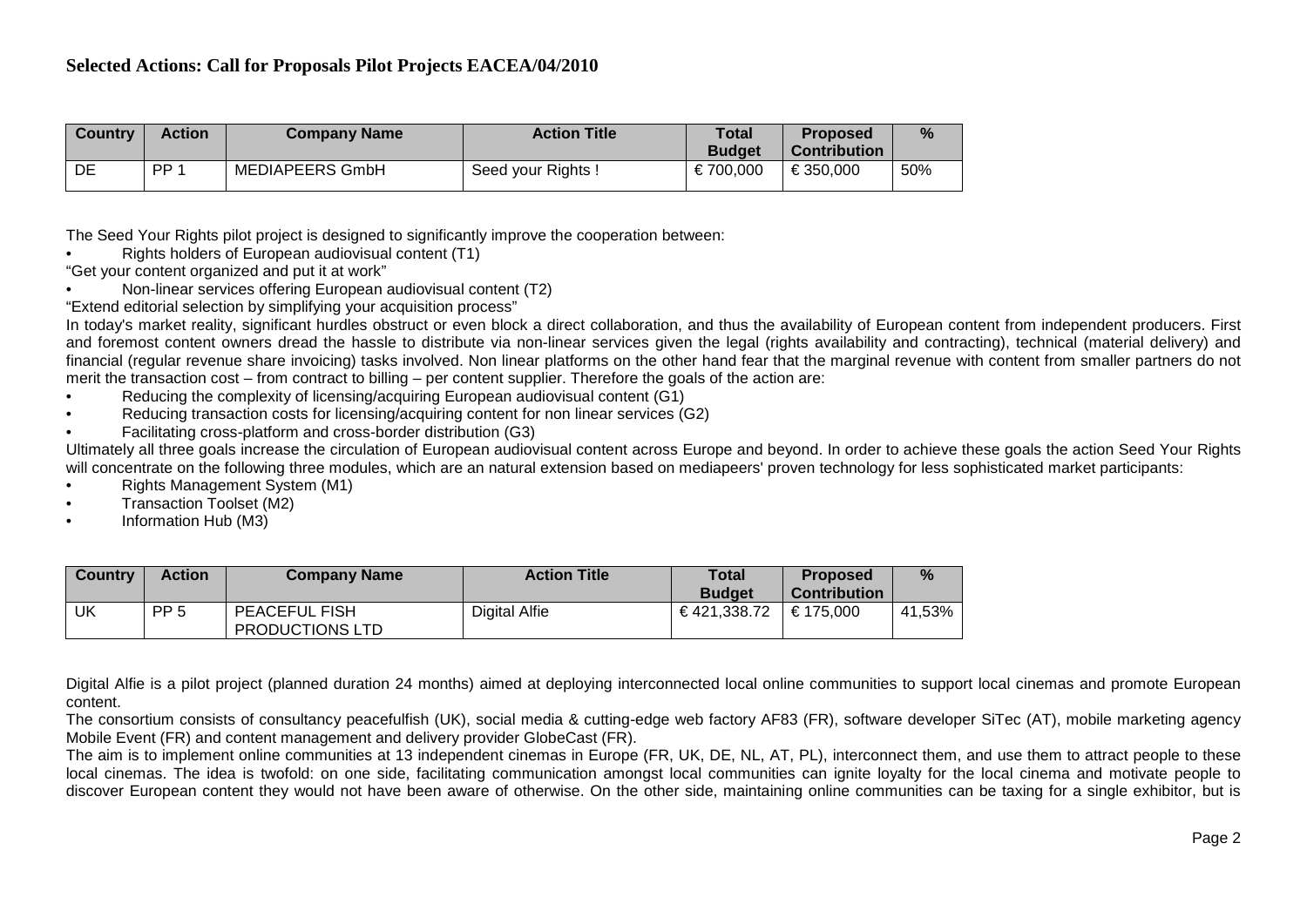## **Selected Actions: Call for Proposals Pilot Projects EACEA/04/2010**

more feasible in a network of exhibitors. In addition, within the educational dimension of this project, a central content sourcing facility will help exhibitors by providing information, content and support in implementing and using the marketing tool online community.